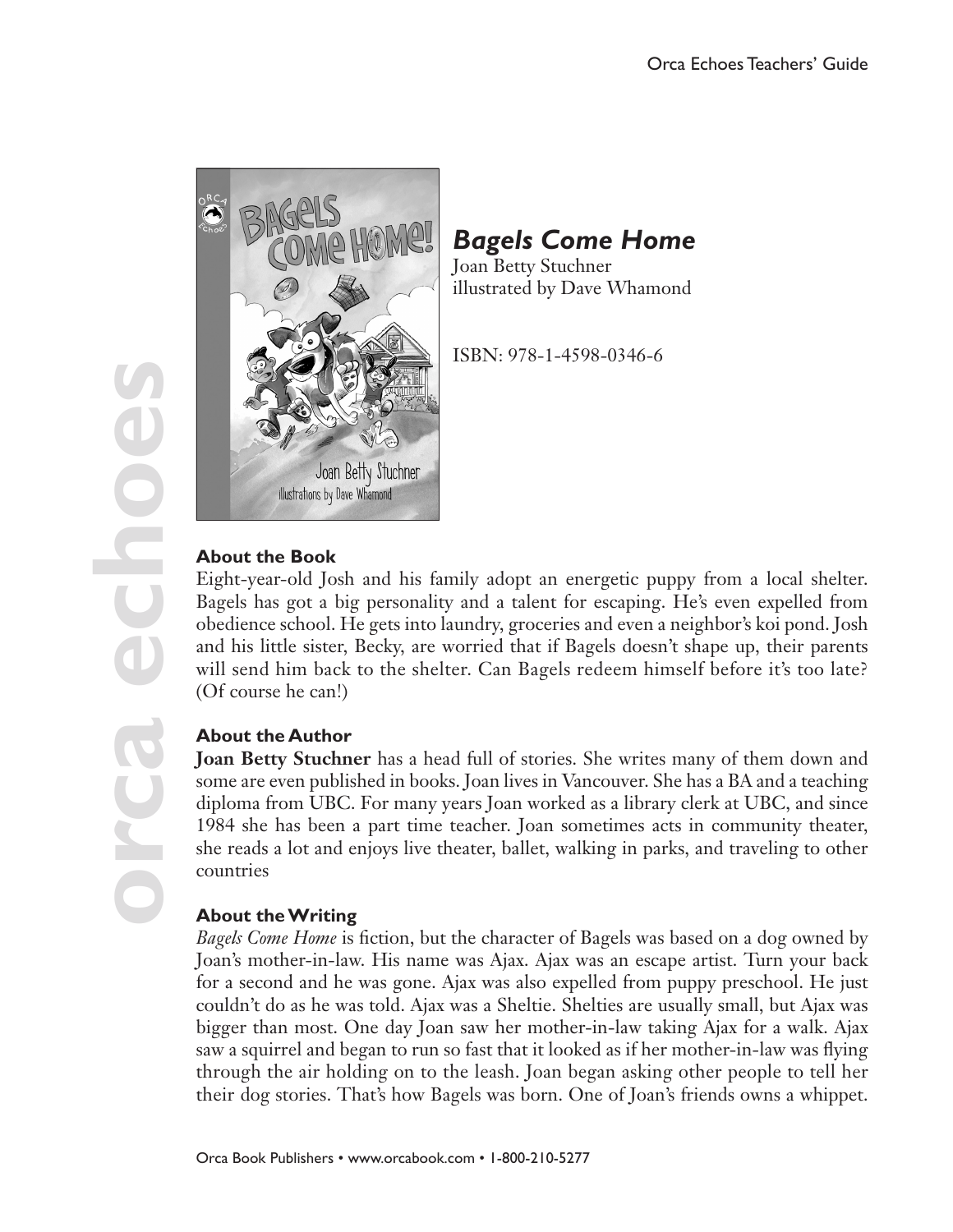One day the whippet was chased in a park by a German Shepherd. The German Shepherd collapsed in a heap. He couldn't catch the whippet. That became inspiration for a scene in the book. Joan's biggest challenge was that she had so many stories (some were true and some she made up) they wouldn't all fit in one book.

#### **Teaching Ideas—Curriculum Connections** *Prereading Ideas*

Do most people know how much work it takes to care for a pet? If you wanted a dog, would you get a purebred or would you take your chances and go to the shelter? Have you ever had a pet that got into trouble? Did it eat all the wrong things? Did it disobey? Did it make you laugh? Do you think you would make a good pet owner? What qualities do you have that would make you a good pet owner? For example, are you patient?

#### *Classroom Discussion Questions*

- 1. Does a pet, or a person, have to be perfect for you to love it/him/her?
- 2. Do you have responsibilities—taking care of your room, feeding and walking a dog, or throwing out the garbage?
- 3. What's a good age to start having responsibilities?

### *Suggested Activities*

- 1. Visit an animal shelter or invite someone from a shelter to bring pets to the classroom.
- 2. Create a radio play based on the scene where the family is at the shelter picking a dog. Use sound effects.
- 3. Using students to play the animals, act out one of the scenes at Puppy Preschool.
- 4. Act out a scene from the book using puppets.
- 5. Using your imagination, draw a picture of one of the other dogs from the Marpole Shelter. For example, what do you think a German Shepherd/corgi would look like? Or a Great Dane/dalmation?

#### **Websites of Interest**

www.aspca.org/pet-care/virtual-pet-behaviorist/dog-behavior/adopting-shelter-dog www.spca.bc.ca/branches/vancouver/adoption http://en.wikipedia.org/wiki/Jack\_Russell http://en.wikipedia.org/wiki/Whippet http://en.wikipedia.org/wiki/Shetland\_Sheepdog www.humanesociety.com/index.php/donate

#### **Other Books by the Author from Orca Book Publishers**

*Can Hens Give Milk?* (Picturebook)